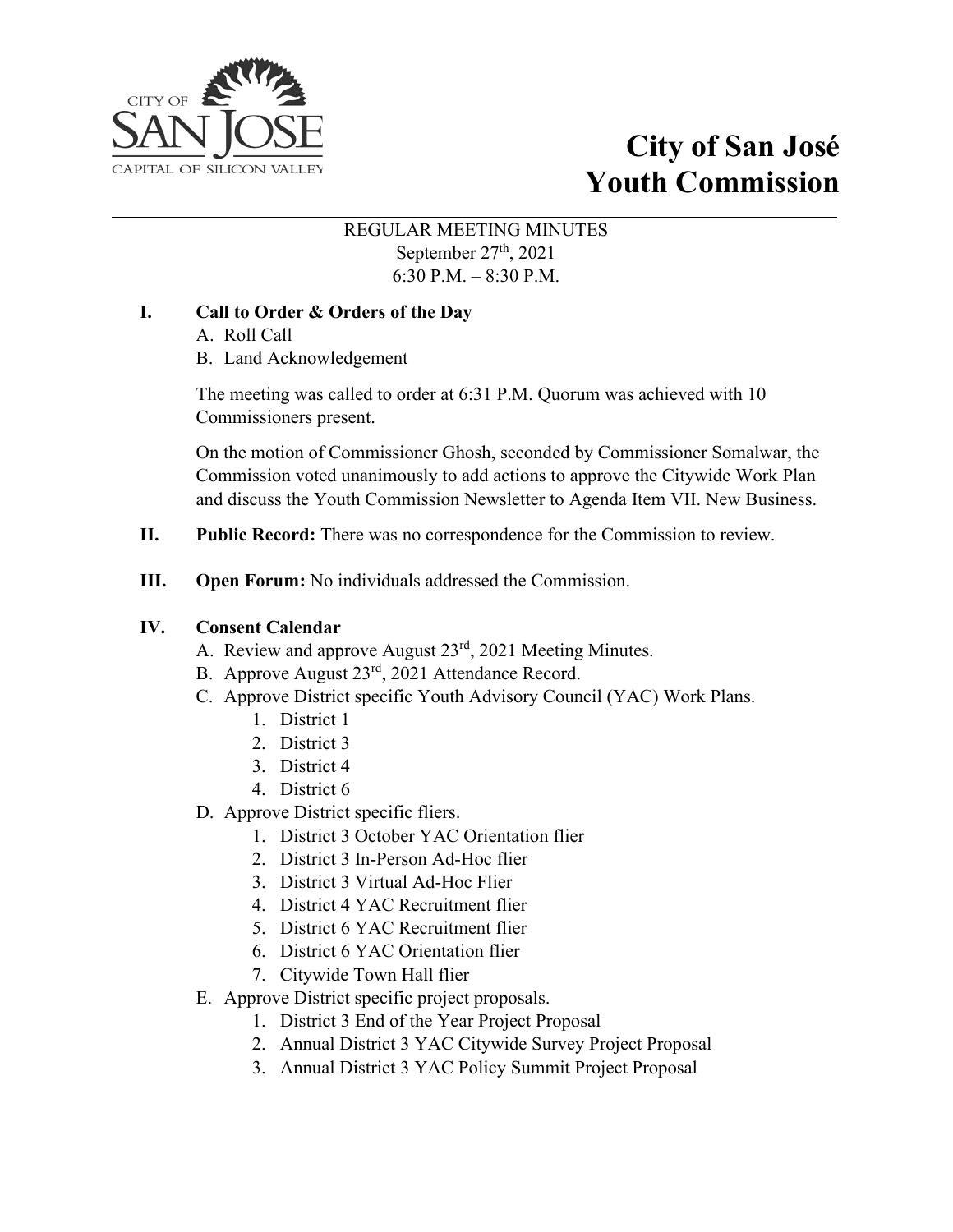- F. Approve letter to District 5 Councilmember to fill the District 5 vacancy on the Youth Commission.
- G. Approve Town Hall Schedule for the Fiscal Year 2021-2022.

On the motion of Commissioner Chen, seconded by Commissioner Uytingco, the Commission voted unanimously to approve all items on the Consent Calendar.

#### **V. Discussion/Action Items**

- A. Discuss and approve the Ad-Hoc Project Proposal. (N. Hoang) Chair Hoang proposed the creation of an Ad-Hoc Committee to create more participation opportunities for the community who are unable to attend Town Halls and YAC meetings. Discussion followed. On the motion of Commissioner Juneja, seconded by Commissioner Lee, the Commission voted unanimously to approve the Ad-Hoc Project Proposal with the amendment that Ad-Hoc Committees will be created and meet on an as needed basis.
- B. Discuss and approve the December Retreat Project Proposal. (N. Hoang) The Commission discussed a date, time and location for the December retreat. On the motion of Commissioner Uytingco, seconded by Commissioner Somalwar, the Commission voted unanimously to hold the December Retreat on Sunday, December 19th, 2021 from 11:00 A.M. – 9:00 P.M.
- C. Discuss and approve District 4 Policy Proposal regarding vehicles. (A. Uytingco) The Commission discussed the electric vehicle policy proposal created by District 4. On the motion of the Commissioner Escobar, seconded by Commission Chen, the Commission unanimously voted to revisit this item in the next meeting with a request for a representative from the City of San José Electric Vehicle Program.
- D. Discuss and approve District 4 Policy Proposal regarding encampments. (A. Utyingco)

The Commission discussed the sanctioned encampments policy proposal created by District 4. Benjamin Shih addressed the Commission. On the motion of Commissioner Chen, seconded by Commissioner Somalwar, the Commission voted to approve the District 4 Policy Proposal regarding encampment. Commissioners Ghosh and Juneja opposed the motion. Commissioners Escobar and Sriram abstained. The motion passed with a 6-4 vote.

E. Discuss and approve the Youth Commission newsletter. (A. Ghosh) Commissioner Ghosh presented the Youth Commissioner Newsletter. Commissioners have until October 11, 2021 to submit items to the newsletter. On the motion of Commissioner Somalwar, seconded by Commission Uytingco, the Commission voted unanimously to approve the Youth Commission Newsletter.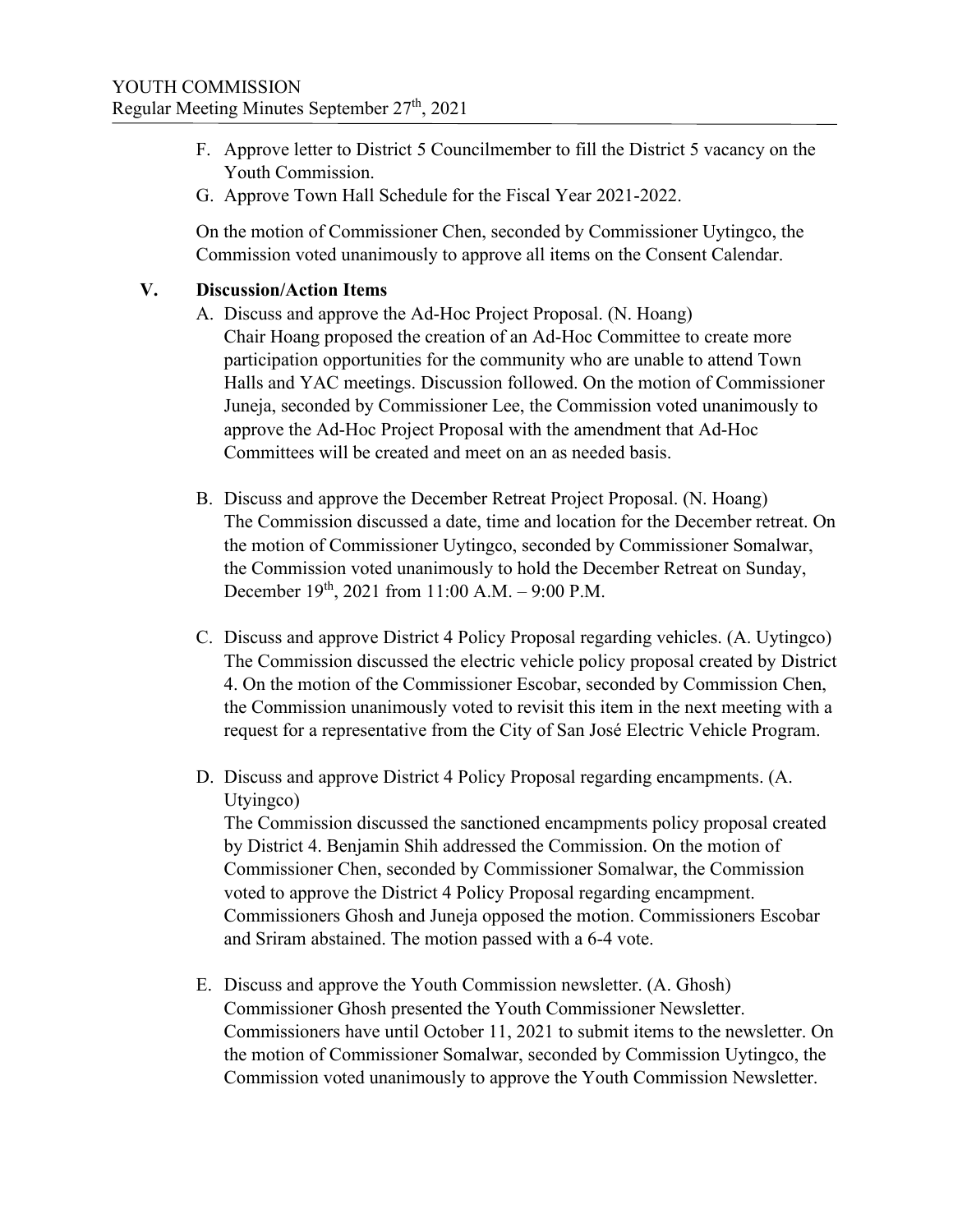F. Discuss and approve standardizing YAC recruitment materials. (A. Somalwar) The Commission discussed the creation of a standard template for YAC recruitment posters and fliers for all Districts. San José Public Library Public Information Manager Elizabeth Castaneda will send a survey to the Commissioners to gather information for the creation of standardized flier. On the motion of Commissioner Somalwar, seconded by Commissioner Uytingco, the Commission voted unanimously to approve standardizing YAC recruitment materials.

# **VI. Reports and Information Only**

A. Council Liaison Report

City of San José Council District 8 Communications Coordinator Patricia Andrade provided updates from Councilmember Arenas' office. Ms. Andrade will send the Commission an invitation to the Fall Festival and share volunteer opportunities for food distribution.

B. San José Library Report

San José Public Library Director Jill Bourne shared that library hours will be expanding, Virtual Homework Club has begun, new Library-by-Mail program and the SJPL mobile app will be launching soon, and teens can volunteer at the Library virtually. More info can be found at sjpl.org. On the request of Commissioner Uytingco, San José Public Library Librarian Lizzie Nolan will share outreach material for Virtual Homework Club with the Commission.

- C. Commission Chair Report Chair Hoang provided update on progress of Commission projects.
- D. Commissioner' Reports per City District Commission Lee left the meeting at 7:30 P.M. Each Commissioner shared updates on their Districts and YACs.

## **VII. Items for Future Commission Meeting Agendas**

Commissioner Juneja requested to add the approval of the Council District 2 Youth Advisory Council workplan.

Chair Hoang requested to add two policy proposals, one of which was created in conjunction with Commissioners Juneja and Escobar.

Commissioner Escobar requested to add the approval of District 8 specific workplan. Commissioner Ghosh requested to add the approval of the Youth Commission Newsletter and to review items for Town Hall.

## **VIII. Adjournment**

On the motion of Commissioner Ghosh, seconded by Commissioner Escobar, the Commission voted unanimously to adjourn the meeting. The meeting was adjourned at 8:05 P.M.